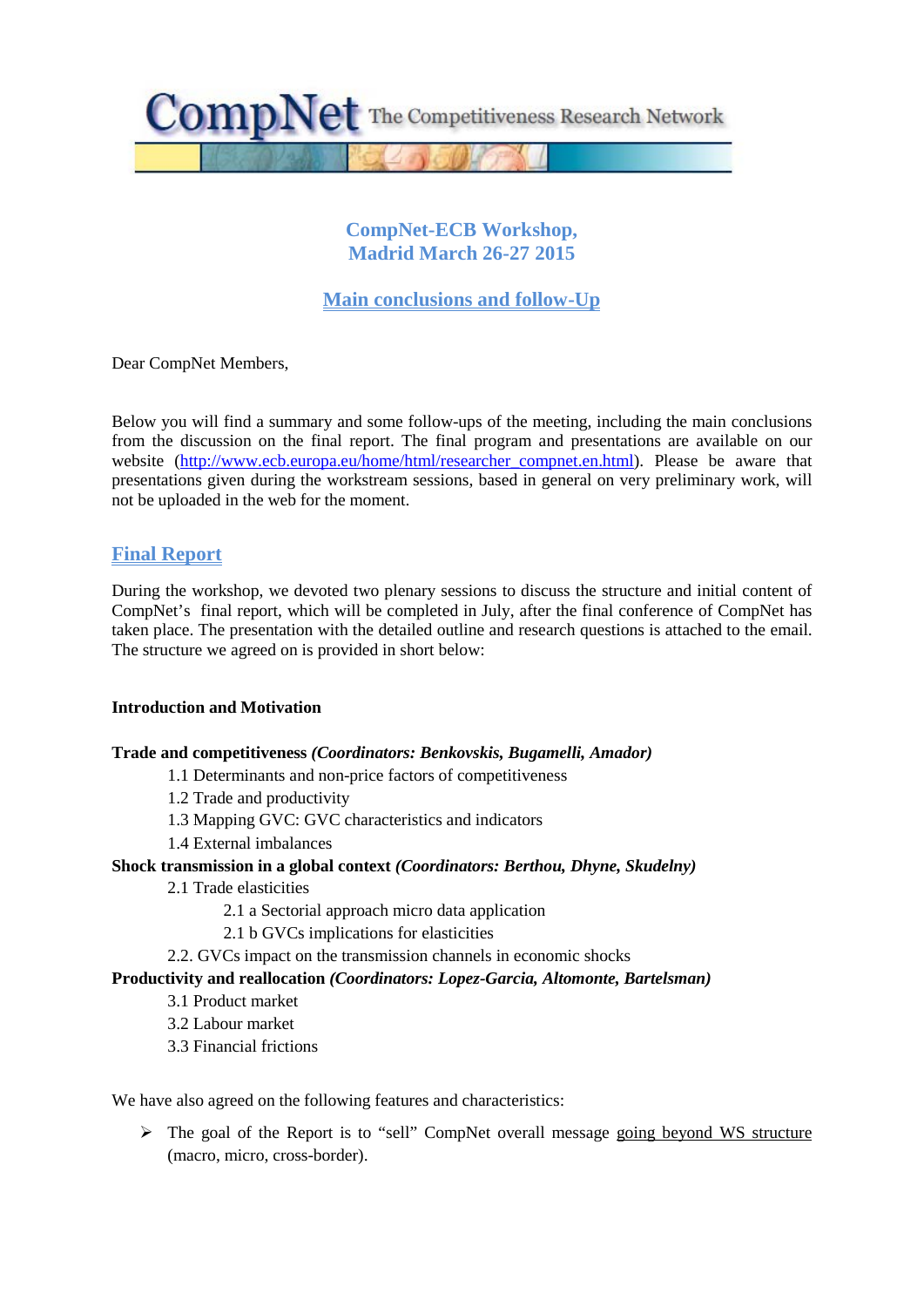$\text{CompNet}$  The Competitiveness Research Network

- $\triangleright$  The draft Final Report will be presented during the CompNet Final Conference in June, but finalized in July, in order to include most relevant conference results/discussions
- $\triangleright$  It will stress the two main value-added CompNet: (1) Producing results that are comparable across-countries, focusing on common denominators and benchmarking; (2) Moving to a multidimensional approach of competitiveness
- $\triangleright$  The general characteristics of the content will be the following:
- The report will be short (not exceeding 40 pages)
- It will go beyond the WSs structure including in all chapters elements from the three dimensions
- A set of policy questions will be addressed right upfront each chapter/subsection to be supported by solid research
- Each chapter will highlight the value added of CompNet in the context of the existing economic literature and as an input for policy makers
- Highlight at the end of each chapter the way forward in economic research

## **CompNet micro-based database methodology papers**

Regarding the papers documenting the new micro-based CompNet dataset, the updated news are as follows: (1) the horizontal methodology paper has recently been published as an ECB WP (number 1764); regarding the different modules, the trade paper has already been submitted for publication to the WP series and the financial one is currently being revised by the country teams. The mark-up and labour module papers are currently been finalised and will be distributed soon (within the month of April) to the country teams for their revision.

## **The workshop**

The workshop was structured as follows. We had two keynote speeches, one by Luis Garicano, from the London School of Economics, entitled "Can slow IT adoption explain productivity slowdown? Firm size and organizational change" exploring why some countries are not benefiting as much in terms of productivity gains from the ICT revolution. The second keynote speech was given by Gilbert Cette, from the Banque de France on long-term productivity growth in Europe. Besides, we had three plenary sessions and two workstream sessions.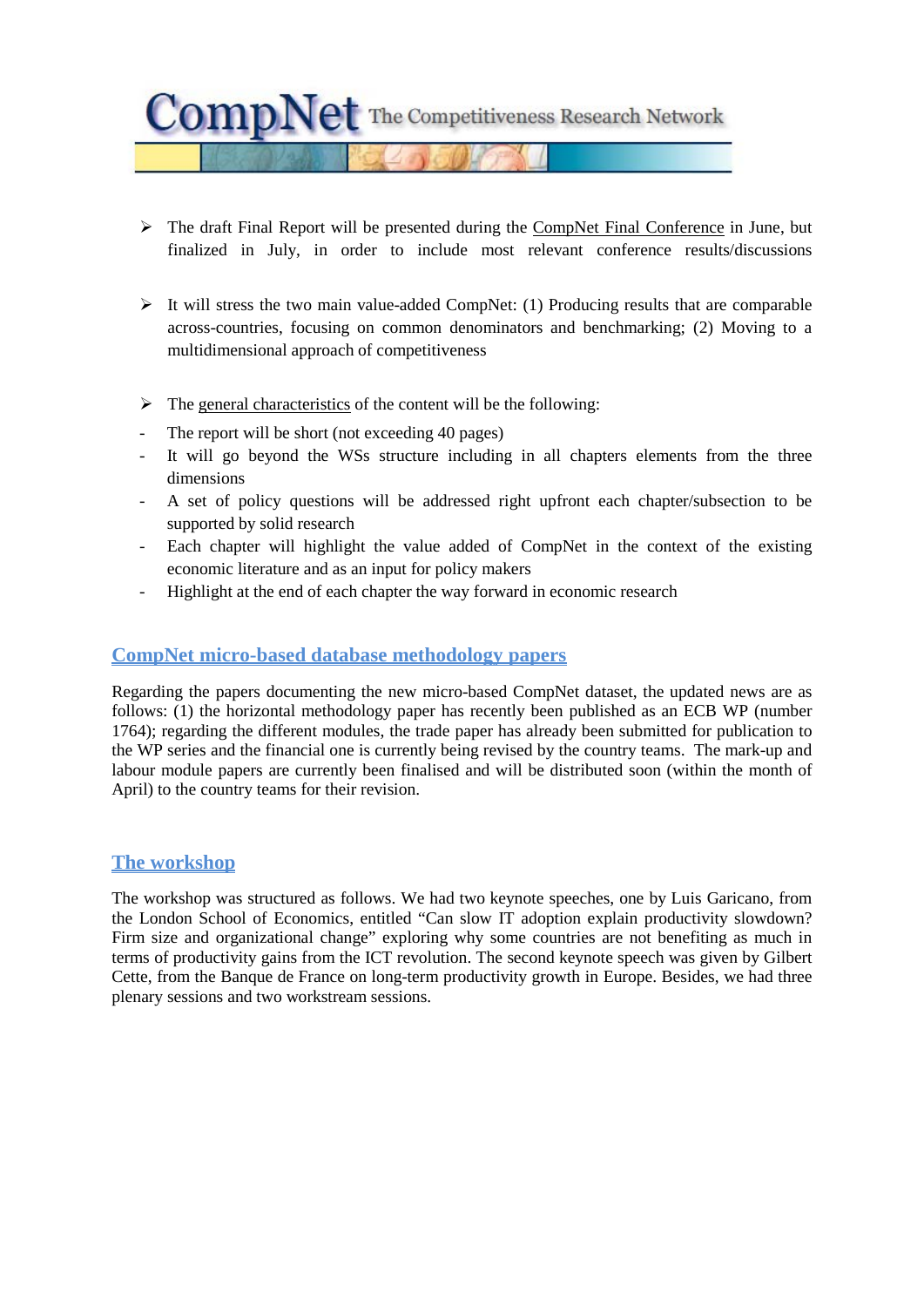

## **1. Plenary sessions**

# *Keynote Speech: Luis Garicano (London School of Economics), "Can slow IT adoption explain productivity slowdown? Firm size and organizational change"*

In his presentation, Garicano explores whether lags in the adoption of ICT technologies can explain the observed productivity slowdown. His main conclusions are that i) since small firms are characterized by slower ITC adoption, every regulation which distort firm size contributes to lower aggregate productivity; ii) ITC per se does not increase productivity. Only when ITC is coupled with suitable organizational change, one can find significant correlation with aggregate productivity. The result is obtained by using crime data in conjunction with information on the organization of police departments covering 1987-2003.

Comments were made on the possibility of spurious correlation between size and ITC adoption, for example being due to dynastic management and characteristics of family business.

## *Keynote Speech: Gilbert Cette (Banque de France), "Productivity trends from 1890 to 2012 in advanced countries"*

Gilberte Cette discussed his work about productivity trends, trend breaks and levels for 13 advanced countries over 1890-2012, in order to examine innovation diffusion and convergence processes. He highlighted two productivity waves, a big one following the second industrial revolution and a small one following the ICT revolution. The first big wave was staggered across countries, hitting the US first in the Interwar years and the rest of the world after World War II. It came long after the actual innovation could be implemented, emphasizing a long diffusion process. The productivity leader changed during the period under study, the Australian and UK leadership becoming a US one during the first part of the XXth century and, for very particular reasons, also a Norwegian, Dutch and French one at least for some years at the end of the XXth century. The convergence process has been erratic, halted by inappropriate institutions, technology shocks, financial crises but above all by wars, which led to major productivity level leaps, downwards for countries experiencing war on their soil, upwards for other countries. Productivity trend breaks are detected following wars, global financial crises, global supply shocks (such as the oil price shocks) and major policy changes (such as structural reforms in Canada or Sweden). The upward trend break for the US in the mid-1990s is confirmed, as well as the downward trend break for the Euro Area in the same period. The downward trend break observed as early as the mid-2000s for the US leads one to question the future contribution of the ICT revolution to productivity enhancement.

## *Plenary session I: "Foreign Direct Investment"*

*"Who owns Europe's firms? Globalization and foreign investment in Europe", Kalemli-Ozcan, Korsun, Sorensen, Villegas-Sanchez*

This paper analyses firms' foreign ownership in 24 European countries for the period 1999-2012 using firm level data from AMADEUS-ORBIS database. The aim is to provide a clear picture of the ownership pattern in Europe distinguishing firms owned directly or indirectly, through a subsidiary or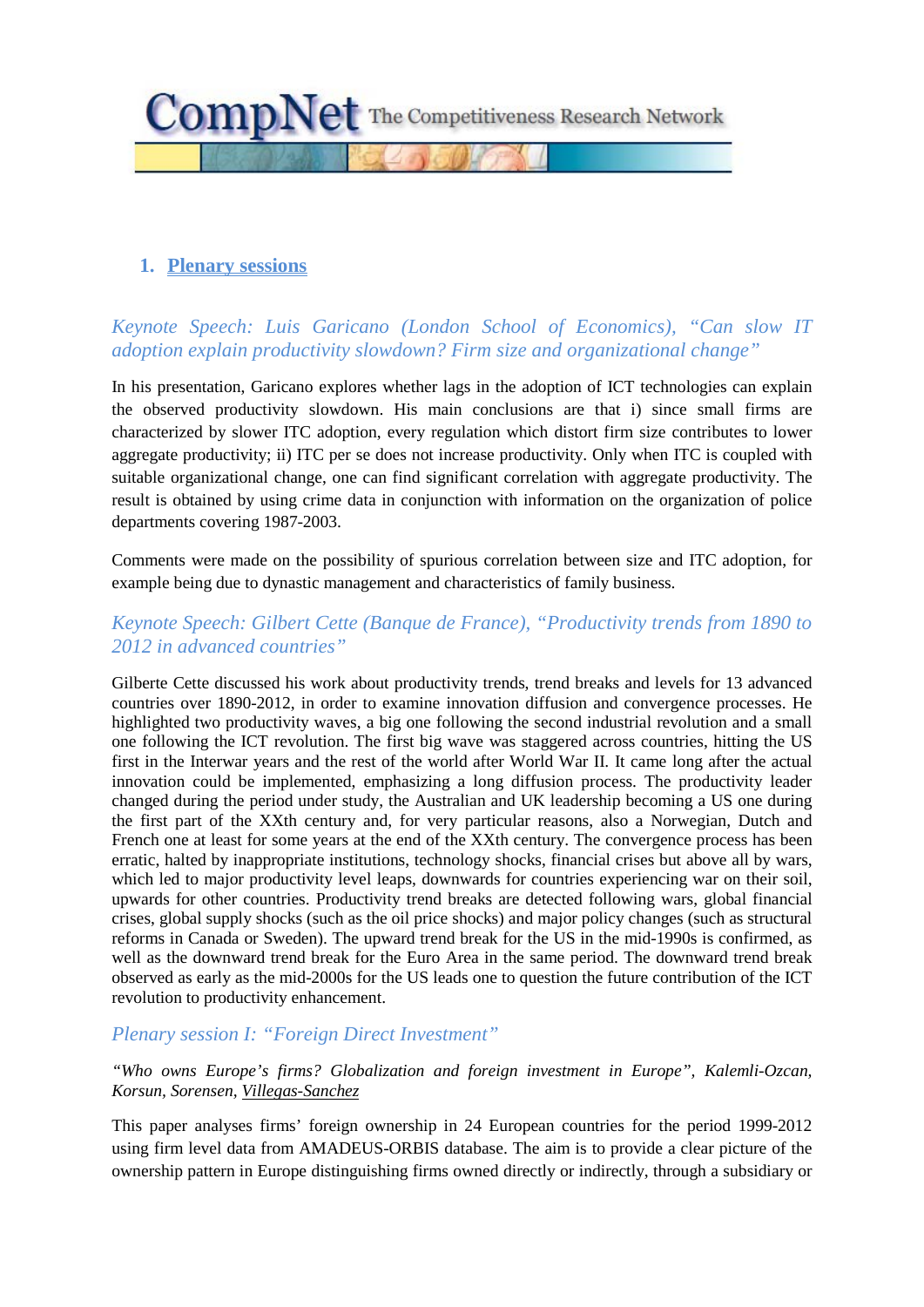

a financial intermediary (ultimate owner), and to evaluate whether structural and regulatory policies have any influence in shaping bilateral investment patterns. The understanding of these patterns permits a better knowledge of the state of integration of the European firms as well as risk-sharing and contagion implications that stem from it. As a main finding they showed that direct ownership clearly underestimates the true bilateral linkages, based on ultimate ownership held to a large extent by USA or Asia. They also found that foreign ownership among country pairs is larger the more dissimilar the product market regulations are, and the more financially integrated the countries are. In the discussion that followed after the presentation, the problem with the coverage of small firms and the need to expand the analysis to other sectors different from manufacturing were highlighted. In this sense, authors remarked that this is one of the ways forward for their paper. Finally, they indicated that their analysis ignores the intermediate flows of foreign direct investment.

### *"How does multinational production and competitiveness affect the measurement of competitiveness", S. Federico*

This paper assembled a bilateral dataset on foreign affiliates in the manufacturing sector of 44 countries in order to compute value added based on the location of production of firms as well as on their nationality or that of factors of production. The aim is to analyse how multinational production affects the measurement of competitiveness. The paper finds that foreign affiliates account for a relatively large share of world value added in the manufacturing sector and that there are significant differences between geography-based and ownership-based measures of competitiveness, being the nationality-based value added about 20% larger than the traditional one. As a conclusion, they point out the need to use jointly the ownership-based and geography-based indicators in the economic analysis for purposes ranging from taxation to trade negotiation. An issue discussed after the presentation was the need to include a sector breakdown, with the associated problems that can emerge due to the imputation techniques required for doing it.

# *Plenary session II: "Use of firm-level data for policy analysis"*

#### *"Growing like Spain 1995-207", Garcia-Santana, Moral-Benito, Pijoan-Mas and Ramos*

The paper starts by showing that TFP growth was negative over the booming period (1995-2007) in Spain and explores the role of resource misallocation as a possible determinant of this trend. Using the Spanish sample of the CompNet dataset (drawn from firm registries and the Bank of Spain Balance Sheet Office), they follow the model of Hsieh and Klenow to measure misallocation of labour on the basis of TFPR dispersion. The idea is that in the absence of distortions, TFPR should be equal across firms within the same sector. Using this proxy of misallocation, but also correlated ones like the OP gap, the paper shows that misallocation increased over the booming years in Spain. They also construct a "potential TFP" measuring the counterfactual TFP growth if distortions would be zero finding that TFP growth could have been up to 0,8% per year. The paper explores as well the possible causes of misallocation and finds that sectors where the public sector influence is larger feature larger misallocation.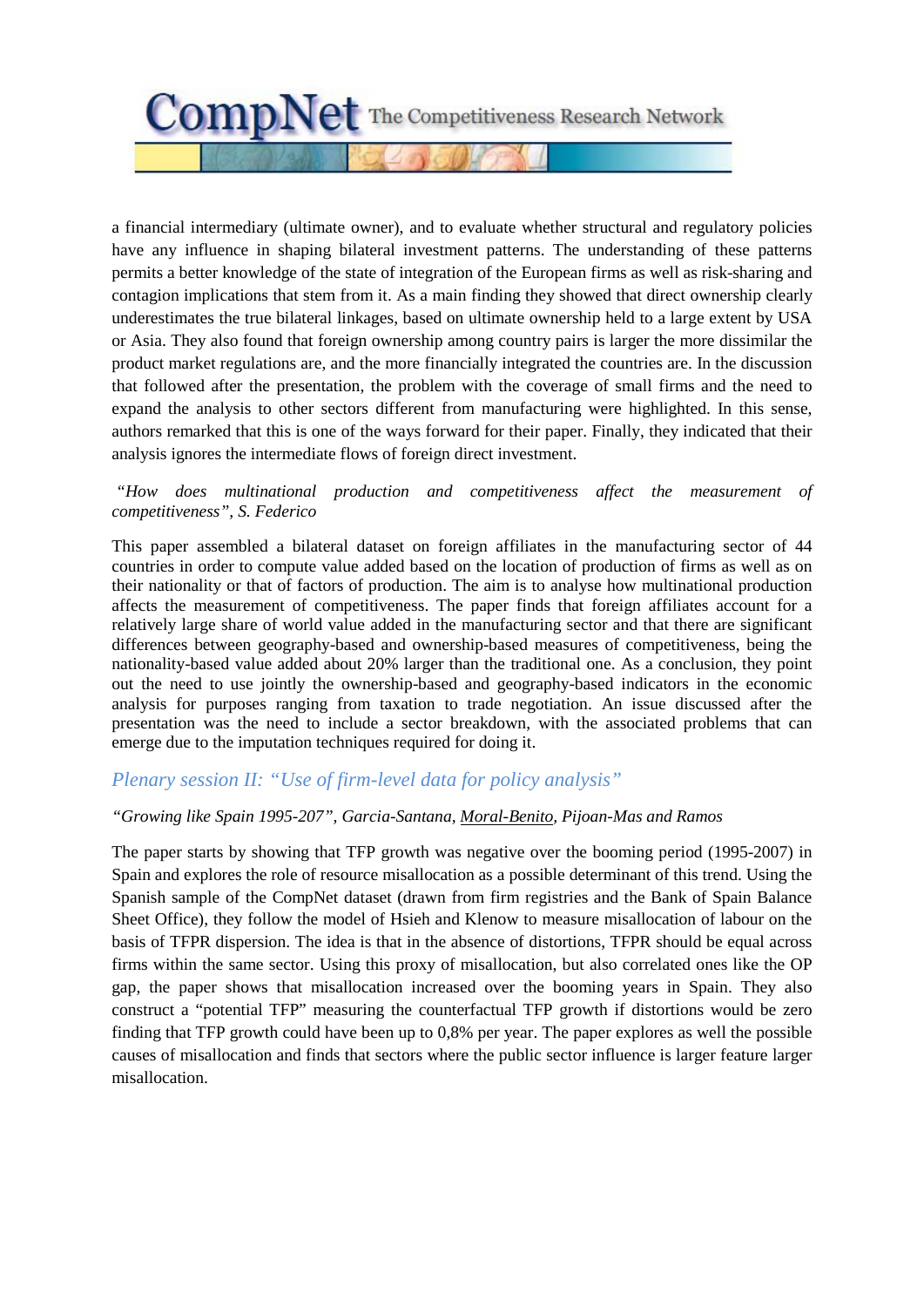

### *"Exploring non-linearities using the microaggregated CompNet database: The investment-leverage relationship", Felt, Chen and Ferrando*

Annalisa Ferrando (ECB) presented the preliminary results of the research that she is conducting with Heng Chen (Bank of Canada) and Marie Hélèn Felt (Bank of Canada). The aim of their work is to explore non-linearities that might emerge from the analysis of the CompNet data. Its contribution to the literature is twofold: first it provides a new methodological framework to be used with sector aggregated data, like the one in CompNet, and secondly, it applies the new methodology to shed new light on the determinants of investment. As to the methodology, the authors point that working with aggregated micro data might introduce a bias, since some moments of the distribution of the variables are missing. When setting up a regression analysis, bounds are calculated instead of point estimates, and with a multistep strategy they are intersected along different dimensions to obtain estimates of the coefficients. As to the empirical evidence, the financial data shows a non-linear effect of leverage on investment: these results are coming from a more traditional GMM approach and will be better investigated with the proposed methodology.

# *Plenary session III: "Trade"*

#### *"Determinants of outward internationalisation mode choices of enterprises", Siedschlag and Murphy*

This research provides empirical evidence on the engagement of firms in international production and innovation networks. Specifically, it uses firm-level data from the EFIGE data set and an unified econometric framework to analyse the engagement of firms in a broad range of outward internationalisation choices (exporting, FDI, international outsourcing, and combinations of these three choices) in four European Union countries (France, Germany, Italy and Spain). Three key policy relevant empirical findings emerge from this analysis: (i) exporting represents the first stage of enterprises' internationalisation strategies. The next stages appear to be FDI and international outsourcing; (ii) SMEs engaged in internationalisation strategies are foreign-owned, larger, more productive, and product innovators; (iii) relative to SMEs, large enterprises engage to a larger extent in international activities and their internationalisation strategies differ from those of SMEs.

*Discussant's comments:* The results appear to be counterintuitive (in particular with regards to the role of size and productivity) and more attention should be devoted to the empirical specifications of the model. In addition, he suggested using a more standard definition of the empirical strategy.

#### *"Crisis severity and international trade network", Endresz and Skudelny*

The paper aims to analyse the role of trade interlinkages in the length and depth of the recent 2008/2009 financial crisis: network measures, proxies for trade linkages, are computed from Input Output tables (WIOD) and then expressed in value added terms; this allows to account for the trade in intermediate goods that is supposed to better capture the potential role of trade channel. The empirical methodology consists in using a bayesian model averaging, as the number of observation is limited and the potential control variables quite numerous: the pre-crisis macroeconomic fundamentals. It emerges that the most relevant macroeconomic variables for explaining the crisis are growth rates of credit, of the real effective exchange rate and of consumer prices, all three from 2004 to 2007.

*Discussant's objections:* some robustness analysis should be implemented focusing on threshold effects of trade integration as well as excluding US, as this is the country where the crisis originated.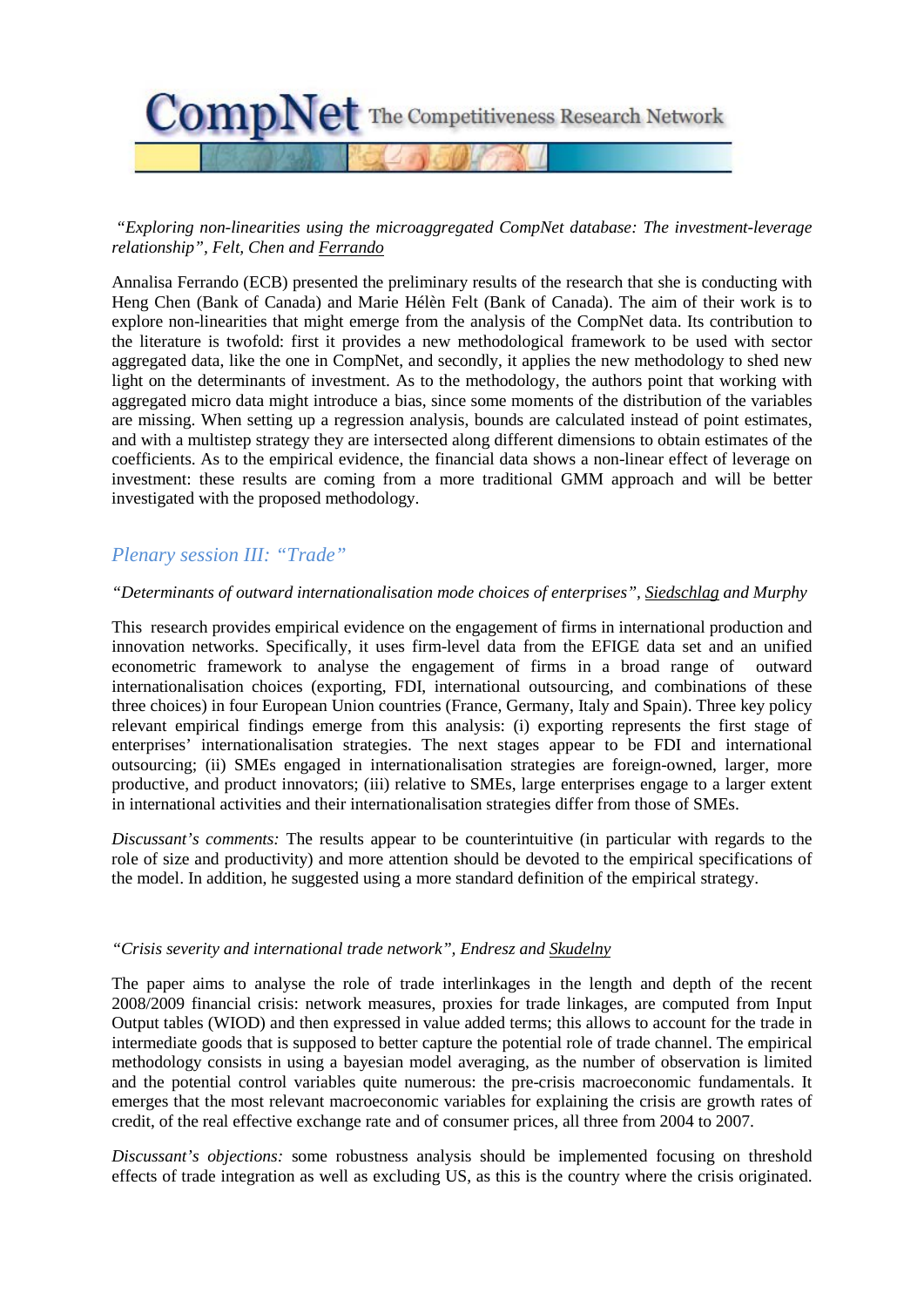

In addition, it was pointed out the importance of explaining the advantages of using trade measures in value added terms instead of gross terms.

#### *"Asymmetric shocks and asymmetric distributions", Demian and di Mauro*

Using CompNet firm-level data (from Workstream 2) for 22 sectors in 11 European countries over 11 years, the authors investigate how bilateral exports to every possible destination are influenced by exchange rate movements and the sector's own productivity distribution. In particular, the elasticity of exports to exchange rates fluctuations is lower in sectors with a higher dispersion of productivity. Moreover, the elasticity is insignificant in cases of depreciation and substantially large during episodes of appreciation. Finally, the results seem to suggest that exporters react more to large changes in exchange rates than to small ones.

*Discussant's objections:* the main remarks related to this work pointed out that the results are quite cumbersome and not easy to be interpreted, there is a risk of multicollinearity among the selected explanatory variables and the discussant proposes to use either a gravity model for the estimation either a first difference estimation; the combination of the two might be rather confusing.

## **2. Discussions within the individual work-streams:**

#### **Work-stream 1**

#### DAY 1

Workstream 1 team discussed the final issues related to the Compendium and to the dissemination of the data. The rest of the time was devoted to the following presentations

#### *"Measuring quality and selling capacity at a country-product level", Francesco di Comite*

This presentation showed how a set of indicators can be developed to identify different components of external competitiveness at a country-product level. A theory-based methodology is proposed, based on a parsimonious set of trade and macroeconomic data, resulting in the identification of two independent components of demand for a particular variety (country-product combination): markupsshifting quality and sales-boosting selling capacity. These indicators of competitiveness can be used next to existing ones to foster our understanding of the determinants of a country's external position and provide useful information to policy makers. Examples of the use if these indicators are illustrated focusing on two EU countries following diverging trajectories in terms of external competitiveness in recent years, Latvia and Finland.

#### *"Measuring the effectivenss of price cost competitiveness", Styliani Christodoulopoulou*

This study examines the marginal effects of traditional determinants of exports and importswith a focus on the role of price competitiveness in restoring external balances. It is a first attempt to compare marginal effects of various harmonised competitiveness indicators (HCIs) on both exports and imports of both goods and services across individual euro area countries.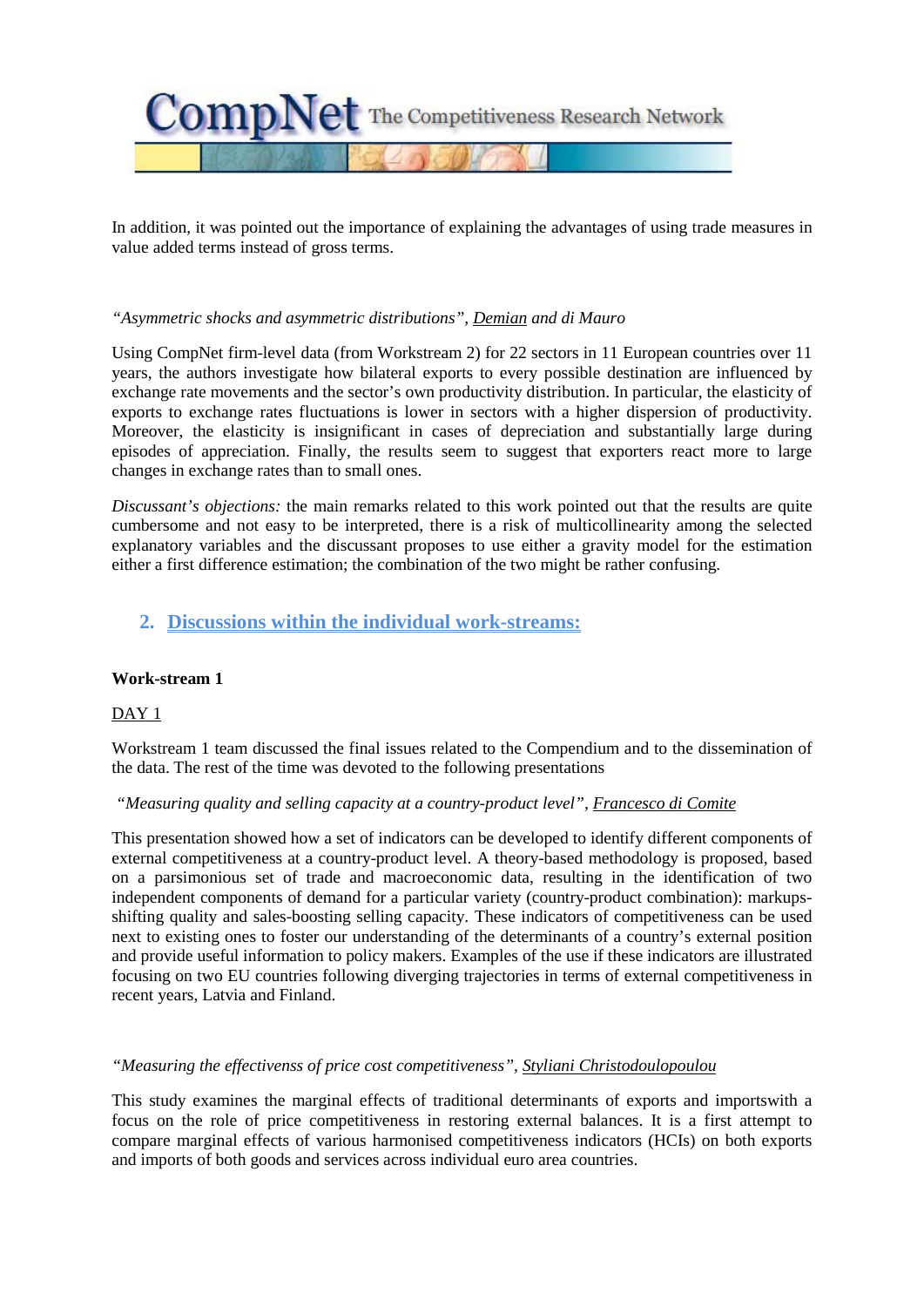

We find evidence that HCIs based on broader cost and price measures have a larger marginal effect (with some exceptions) on exports of goods. Exports of services are sensitive to HCIs in big euro area countries and Slovakia, where exports of services are also found more sensitive to competitiveness indicators based on broader price measures. Imports of goods and imports of services are quite insensitive to changes in relative prices. Finally, in some cases measures of fit indicate that a large unexplained residual part is present, implying that other non-price related factors might play an important role in driving foreign trade.

### *"Current account and GDP a VAR approach", Robert Vermeulen*

The authors used a VAR approach to analyse the causal relationship between current account, GDP growth and credit to households. They found some seminal results where appears a casual relation between

### *"Empirical Link between Firm-Level Indicators and Target Variables of Competitiveness: Bayesian Model Averaging Approach", Benjamin Bluhm*

The key contribution of this paper is to investigate the empirical link between a set of firm-level indicators, developed in the ESCB Competitiveness Research Network (CompNet), and target variables of competitiveness, namely real GDP/capita, TFP and export market shares. We exploit information from a panel dataset for nine EU countries over the period 2004 to 2012 and our results are based on a fixed-effects regression within a Bayesian Model Averaging framework, which allows us to investigate a large number of candidate drivers of competitiveness. While our findings suggest a strong role for traditional cost and price factors of competitiveness, we also present robust statistical evidence for the relevance of firm-level information (share of credit constrained firms, skewness of the labour productivity distribution) after controlling for a large set of candidate drivers.

### *"Domestic demand and export performance in the euro area countries: Does export concentration matter?", Paulo Soares Esteves*

During economic downturns, weak domestic demand developments seem to be an additional driver to boost exports, as firms increase their efforts to serve markets abroad to compensate the fall in domestic sales. This may constitute an additional mechanism adjustment in a context of fixed exchange rate and low inflation environment. However, this substitution effect between domestic and foreign sales could impact differently Euro Area members. This paper investigates what is the role of the export structure using a novel indicator on product concentration, in both goods and services, in explaining these differences using panel data techniques. The results suggest that in countries with a lower concentration index (that is, more diversified) domestic demand developments are more relevant to explain exports. In spite of being a general result across euro area countries, this effect could contribute to explain the different behavior of some economies recently under adjustment.

## $DAY2$

Day 2 was devolved to discuss the final report and how the WS1 member can contribute to it

## **Work-stream 2**

During both days, the workstream 2 sessions were split in two parts. The first part included three presentations of preliminary work using, mostly, WS2 data. The second part was devoted to bilateral discussions concerning on-going research projects in the WS2 pipeline.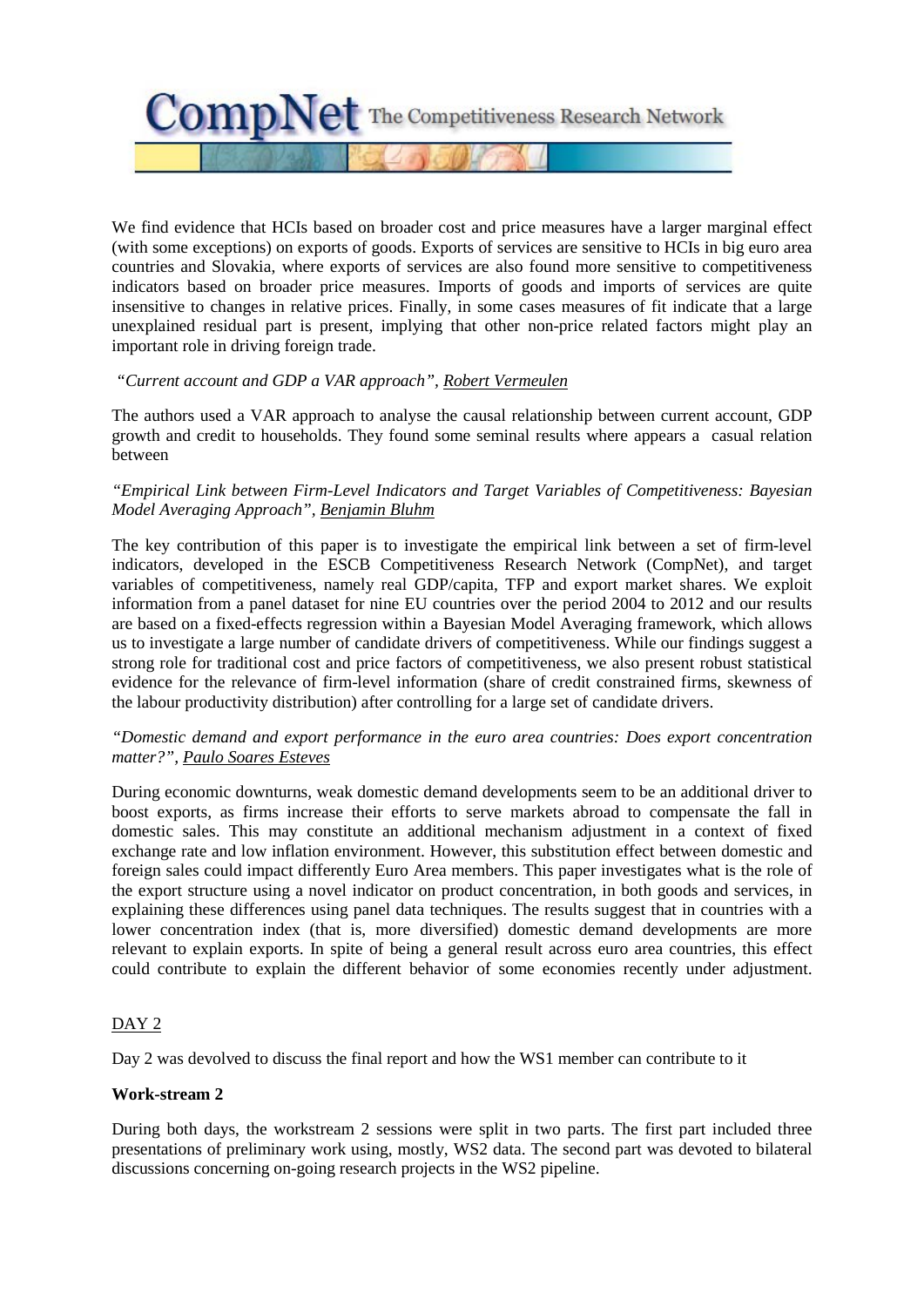

#### Presentations day 1

#### *"Matching CompNet with WDN's data", Maddalena Ronchi*

This paper investigates what are the factors shaping the ways in which the Euro Area labour markets adjust to aggregate shocks. In particular, the author looks at whether differences in wage setting mechanism can explain differences between adjustments over wage vs employment margins. The main result of the paper is that wage bargaining institutions significantly shape firms response to the crisis, and that the way in which a negative shock is distributed by the firm across wages and employment reductions depend on the extent of wage flexibility entailed in the bargaining regime. Firms subject to the so-called "two-tier bargaining" end up adjusting more on the employment margin, and less on the wage one.

A major concern expressed during the presentation was that Germany was missing from the sample. Given the peculiarity of the German bargaining system, commentators noticed that it would have been useful to include such information for the robustness of the identification.

#### *"Assessing the cleansing effect of the Great Recession across European countries", Bartelsman, Lopez-Garcia and Presidente*

The paper discusses whether recessions are cleansing, in the sense of facilitating the exit and downsizing of low productive firms and the entry and expansion of high productive firms. By using a newly assembled micro-based CompNet dataset, the authors assess, first, whether the Great Recession has been cleansing across a large set of European countries. Second, they explore whether distortions in the financial, labour or product markets have played any role in explaining observed cross-country differences. The main finding is that cleansing increased during the Great Recession, both in the shrinking and the expansion margin. In addition, they find that sectors characterized by higher-thanaverage markups feature less cleansing because productive firms expand less than in other less sheltered sectors.

Some commentator noticed that the findings are compatible with the Shimer puzzle, namely that the destruction margin is the most volatile one over the cycle. In addition, a participant suggested emphasizing on the differences between tradable and not-tradable sectors.

#### *"Financial frictions, misallocation and gains from trade", Berthou, Manova and Sandoz*

The paper looks at the extent to which trade liberalization produce improvements in resource allocation across firms, and therefore contributes to aggregate productivity growth. By using firm based CompNet data, the authors look at the impact of export demand, import and import competition. They find strong evidence that all channels significantly increase aggregate productivity. Specifically, export demand is found to improve between-firm allocation, while import penetration enhances within-firm productivity upgrading. Therefore, the paper provides some direct evidence on the gains from trade.

A discussant observed how endogeneity issues might result in biased coefficients. However, in future work the authors intend to address such a problem by at sources of exogenous variation, such as the adoption of trade agreements.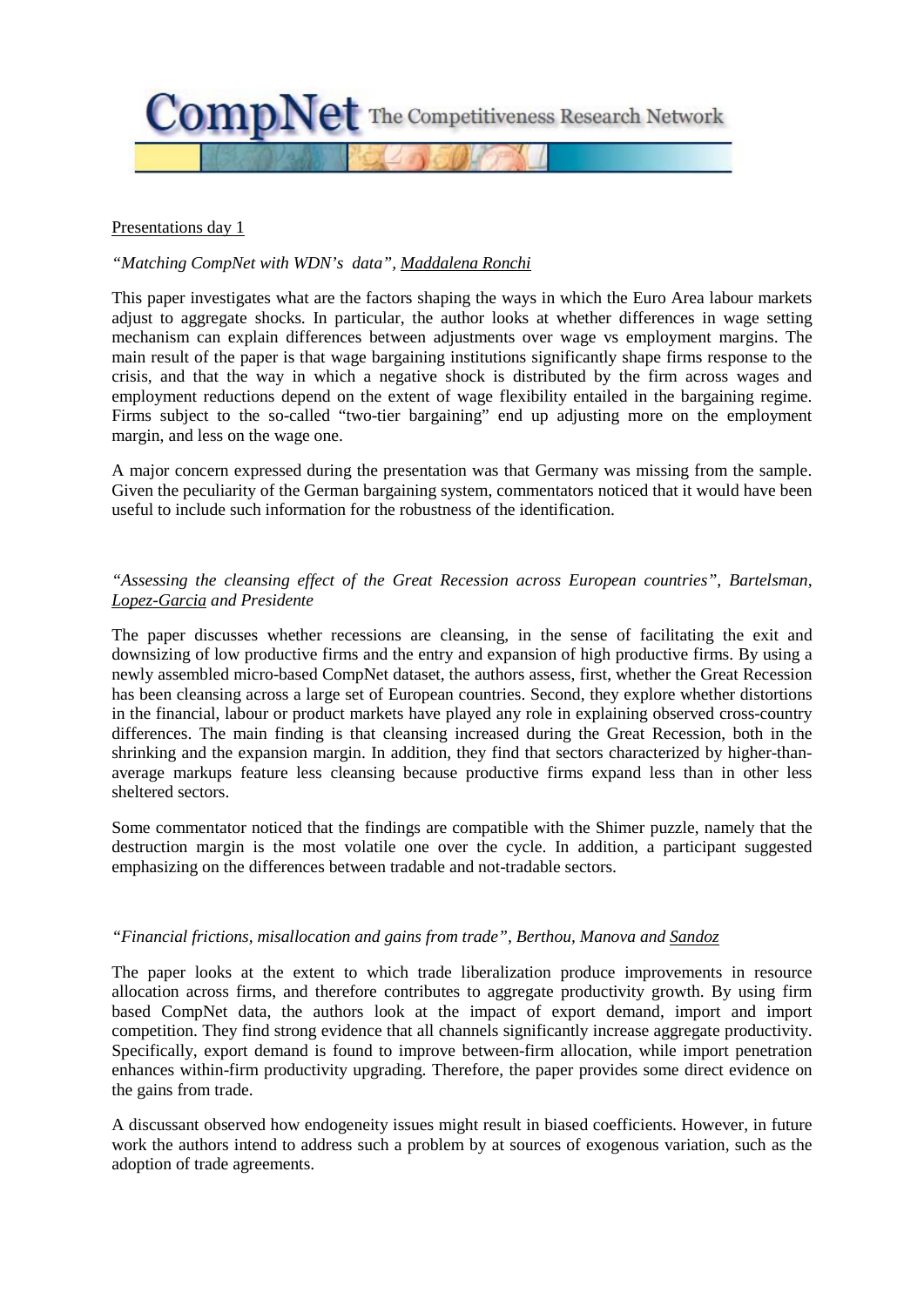

#### Presentations day 2

### *"Spanish exporting firms. Stylised facts and recent trends", González and Martín.*

Cesar Martin presented his joint work with María Jesús González exploring to what extent the behaviour of the exporting base in Spain during the last years was structural or transitory, in light of the recovery after the trade collapse and the crisis of the Spanish economy. The paper focused on exporting SMEs, since in recent years they have experienced a significant internationalization process. The data confirm, among other features, that the export growth was based on the intensive margin and also the increase of international trade participation of SMEs. Also, data show an enlargement of the stable exporters' base, which may imply further rises in intensive margin in the next years. In addition, Spanish exporting firms are involved in an ongoing process of geographical diversification towards non-EU markets, which may also support exports growth potential.

### *"The cyclical behaviour of mark-ups: composition and changes in pricing strategies", Lacuesta, Fernández, Montero and Urtasun.*

This paper analyses the role of changes in the composition of firms and in their pricing strategies to explain the heterogeneity of mark-ups, considering firms operating within a given sector, as well as the mark-ups dynamics over the Great Recession in Spain. For doing that, a sample of Spanish nonfinancial corporations for the period 1995-2012 is used. In order to account for this heterogeneity, the authors include three main sources of cost efficiency of firms: (1) productivity, as measured by TFP, (2) better access to credit markets, and (3) better access to labour market inputs (equal across firms in a given sector). The main conclusions are that the assumption of perfect competition in Spanish product markets is rejected and that the heterogeneity in mark-ups within sector is related to both TFP and financial pressure: firms with higher TFP and lower debt pressure present higher mark-ups. Also they found that during the period of crisis (2008-2012), half of the sectors analysed increased markups (about 10 pp) which seems to be the result of a change in pricing strategy rather than a pure composition effect. One of the issues raised during the presentation was the change in accounting rules in 2008, which affected the measure of mark-ups.

#### *"Exchange rate movements, firm-level exports and heterogeneity", Berthou, Demian and Dhyne.*

This paper explores how exporters react to exchange rate movements. The authors use a panel of 11 countries for the period 2001-2008 using the CompNet trade module including firms with more than 20 employees. The key hypothesis to be tested is that small and large exporters react differently to exchange rate movements. Large firms can absorb shocks on exchange rate through changes in their mark-ups, which act as a buffer. Therefore they feature an incomplete pass-through. The results of the analysis confirm the hypotheses given that the estimated coefficient for small exporters is about 4 times larger than for large firms. Given that aggregate exports are driven by few very large exporters, this finding can help understanding the traditionally very low trade/exchange rate elasticities estimated using aggregate data.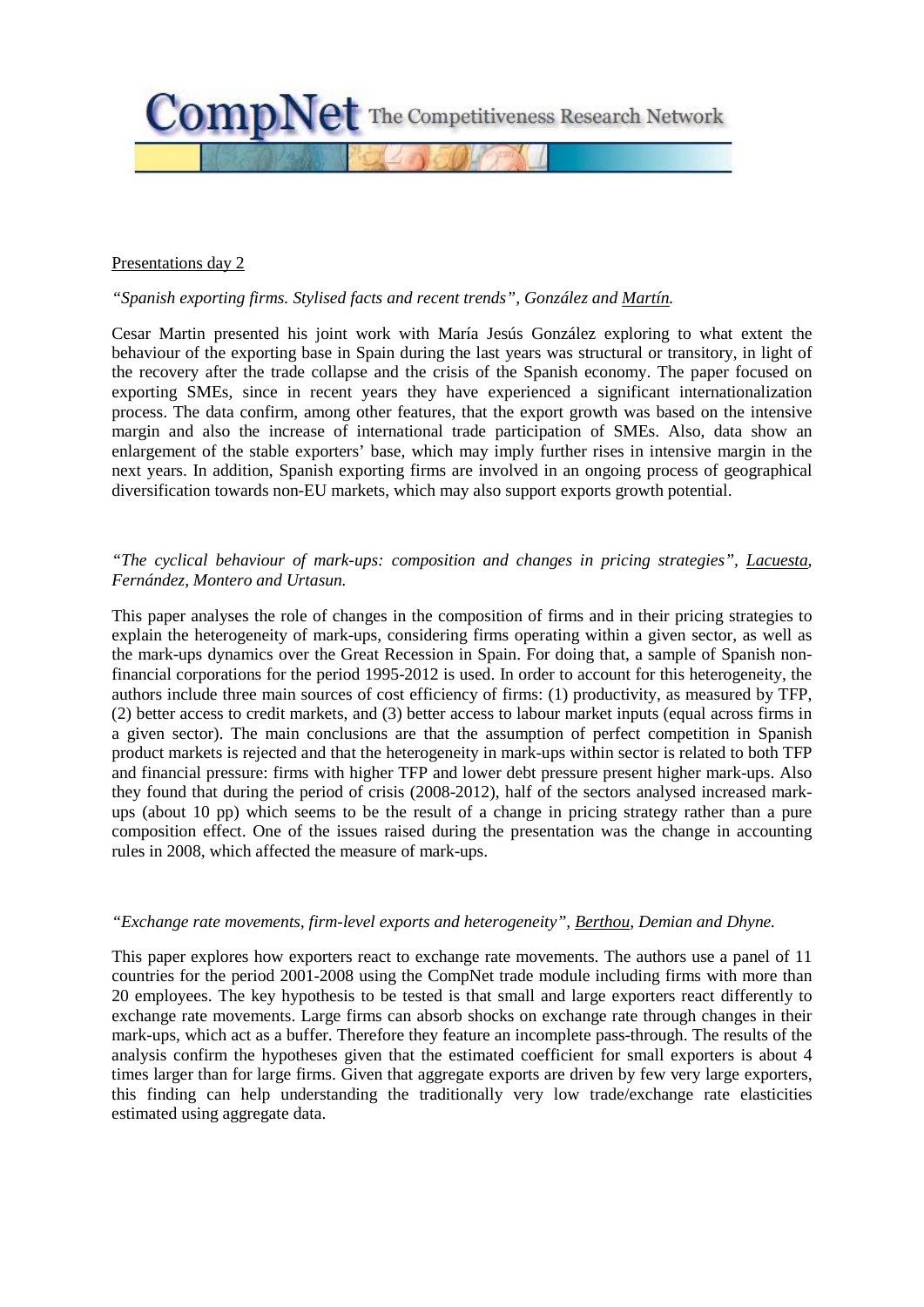

#### **Work-stream 3**

Presentations day 1

During this workstream session, three different papers were discussed. We present here a brief summary.

#### *FDI Impact on the productivity and employment of Spanish manufacturing firms – Patrocinio Tello (Bank of Spain) and Antonio Rodrigues (Bank of Spain)*

The aim of the paper is to analyse the impact of study proposes a firm-level analysis of Foreign Direct Investment impact oon total factor productivity and employment of Spanish manufacturing firms using firm-level data covering a recent period (2001-2010). This paper contributed to fill a gap in the literature focused on aggregate or sectoral data to assess whether the findings are in line with the results emerging from aggregate data.

Firm level data come from the Balance of Payments, the Central Balance Sheet Data and Annual Accounts in Mercantile Registry and the context of analysis is Spain. By defining as affiliates only the firms that receive net positive inflows of FDI in a specific year during the analysed period, propensity score matching techniques combined with and using a difference- in- differences estimation approach is used to treat the potential selection bias in the FDI decision and the observable and unobservable but persistence firm-level characteristics., Tthe results seem to be in line with the ones obtained in the most recent empirical paper, both for Spain and other countries:from aggregate data: inward FDI has a positive and significant impact on TFP of affiliates. This impact seems to reach its maximum value two years after receiving the first net positive FDI flow.after a maximum of two years from the first net positive FDI flow. Moreover, the second result suggests that the impact on unemployment is low and insignificant, and this is again in line with previous literature.

#### *FDI flows to advanced economies: to what extent do the structural factor matter? - Selin Özyurt (ECB) and Guillaume Compeyron (ECB)*

As already suggested from the previous paper, FDI is likely to enhance growth through several different channels, but empirical evidence seems to be rather mixed because of a number of technical shortcomings (e.g. data limitations). As a consequence, this study is aimed to identify the main drivers of FDI, dividing them between economic and structural factors. Among economic factors, the results report evidence in favour of job creation, capital accumulation and productivity spillovers. In addition, data from Ernest & Young 2014 European Attractiveness Survey suggest that structural factors such as stability and transparency of political, legal and regulatory environment or the country or region's domestic market matter to attract FDI. Then, there is a significant scope for improving attractiveness to FDI through targeted policies such as product and labour market reforms, tax competition, innovation and R&D.

### *Has the crisis changed the DNA of Belgian economy? – Emmanuel Dhyne (National Bank of Belgium) and Cédric Duprez (National Bank of Belgium).*

This study is still in a "draft" status, but it appears as the first attempt to compute global value chains indicators at the firm level for Belgium. The main research question is whether a higher level of fragmentation of the supply chain is good for the economy. The authors observe positive effects on value added growth, employment growth and TFP, but the effects differ according to the position in the production chains. A second part focuses on how the crisis influences the level of fragmentation of